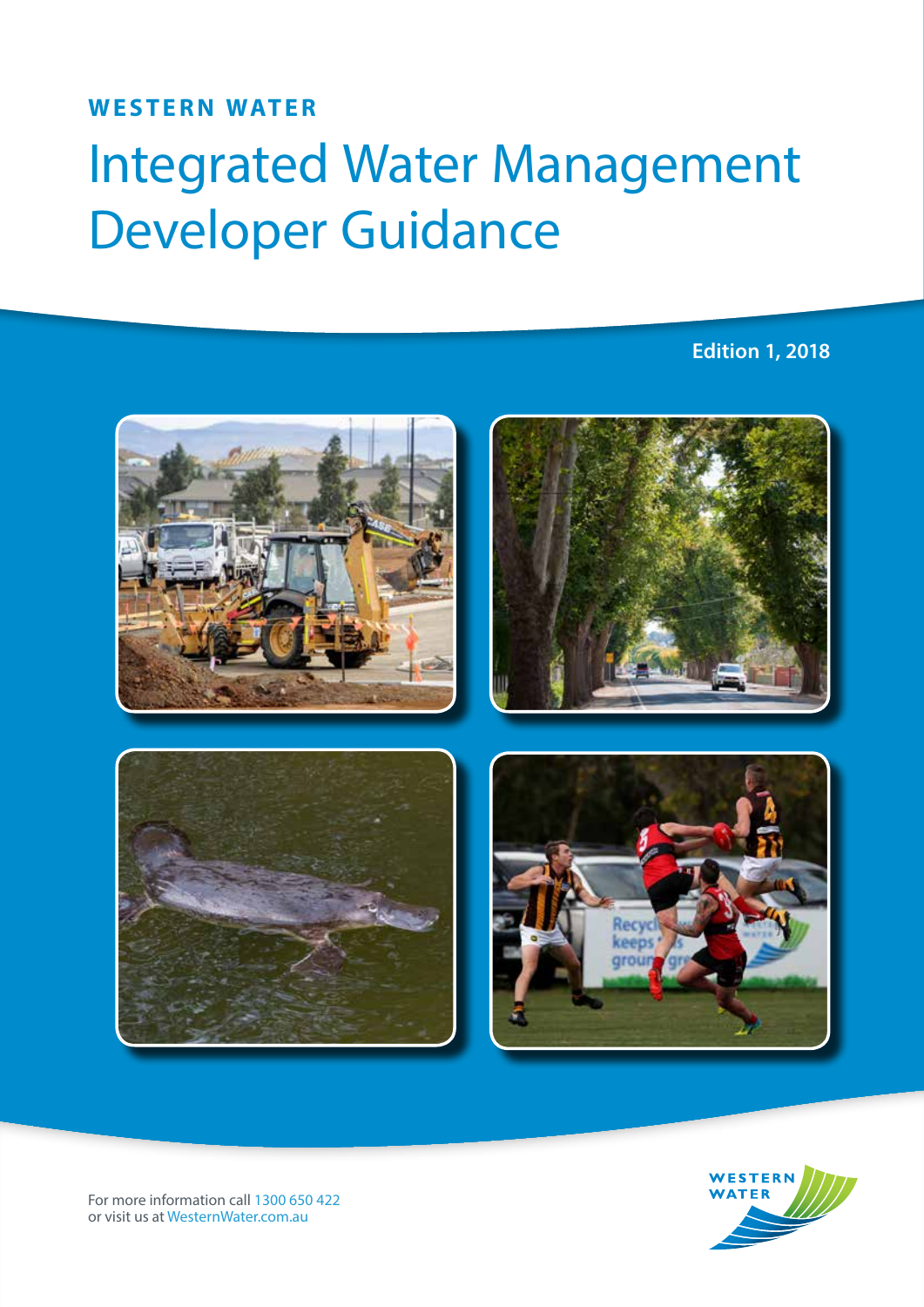# **Development Integrated Water Management Plans - guidance for developers**

| 1. Introduction                                                            | 1  |
|----------------------------------------------------------------------------|----|
| 2. An IWM plan for new developments                                        | 2  |
| 3. Development IWM plans as part of the<br>development process             | Β  |
| 4. Integrated water management considerations                              | 4  |
| 5. Key stakeholder IWM strategies contributing<br>to Development IWM Plans | 5  |
| 6. Objectives for integrated water management<br>planning                  | 6  |
| 7. Services integration                                                    | 7  |
| 8. Western Water support                                                   | 7  |
| 9. Requirements of a Development IWM Plan                                  | 8  |
| 10. Water cycle management interventions -<br>examples                     | 11 |
| Appendix 1: Example Development IWM Plan<br>structure                      | 13 |
|                                                                            |    |



# Contents **1.** Introduction

The purpose of this guidance document is to provide assistance to developers and their consultants to ensure that Integrated Water Management Plans for their new developments advance water management solutions that support the values of the community into the long-term.

Western Water's Integrated Water Management Strategy aims to safeguard the region's water resources for the future.

At its foundation is the need to work closely with regional partners and stakeholders to develop innovative, sustainable, integrated opportunities for managing the urban water cycle for the benefit of the community and the broader region.

This strategy is aligned with the Victorian Government's policy for water, Water for Victoria, and the Integrated Water Management Framework for Victoria.

Integrated water management (IWM) is an approach to planning the infrastructure and management systems of the urban water cycle. It promotes the collaborative planning and management of water, land and related services to maximise economic and social wellbeing and preserve the sustainability of vital ecosystems.

It encompasses all the services provided by the water cycle including water supply, sewage management, drainage and flood management, waterways and ecosystems, urban amenity, and considers the values of the local community in the development of outcomes and management solutions.

IWM Plans facilitate a more holistic approach to urban water management that enables development, and the provision of water services, while also protecting environmental values and building resilience to climate change.

Planning with an IWM approach and implementing IWM solutions will ensure the best value infrastructure is provided for customers, and the resulting services will support thriving, liveable communities and natural environments.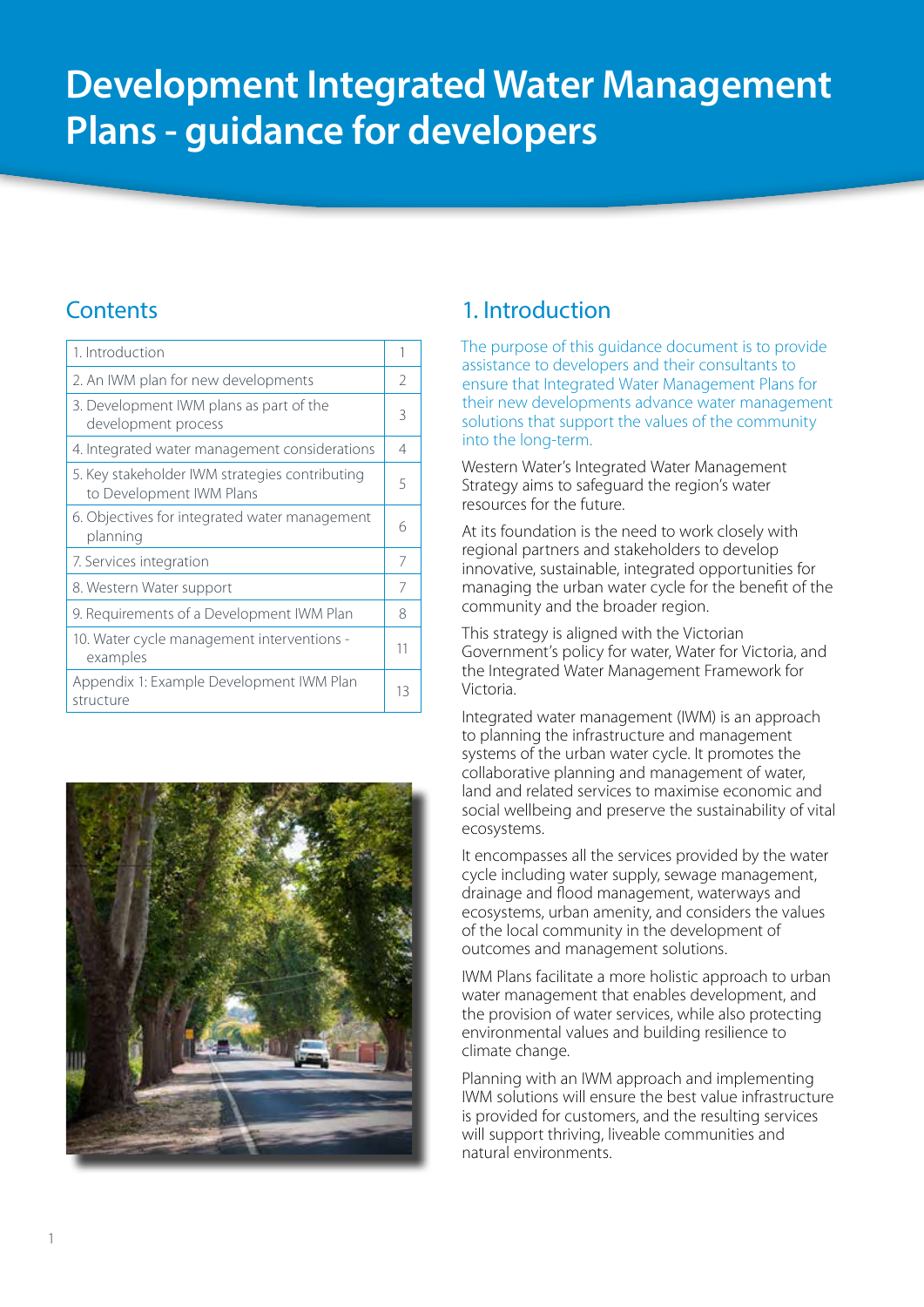

#### 2. An IWM plan for new developments

The land development process offers a one-time only opportunity for developers and authorities to plan the services and infrastructure that will determine the ongoing liveability and function of a development's future community.

A place based Development IWM Plan brings together the planning and design of all water cycle services and infrastructure across a new development into a single document.

Western Water requires developers to produce an IWM Plan for their development that incorporates water efficiency and alternative water supply measures. Local councils may also require a Development IWM Plan or similar document.

A Development IWM Plan must set out subdivision outcomes and water cycle management initiatives that appropriately respond to the site and any relevant regional, catchment or organisational IWM plans, strategies, objectives or structure plans.

Its documentation is to be undertaken using an integrated water management approach.

An example Development IWM Plan Structure based on that found in the Department of Environment Land Water and Planning's Integrated Water Management Framework for Victoria, is provided in Appendix 1.

Initiatives outlined in the Development IWM Plan addressing Western Water's requirements must be implemented before Western Water can issue a consent of the Statement of Compliance as shown in Figure 1.

A Development IWM Plan covers services provided by multiple organisations. Taking a collaborative approach with all relevant stakeholders through its compliation will ensure it meets the needs of authorities, stakeholders and the future community.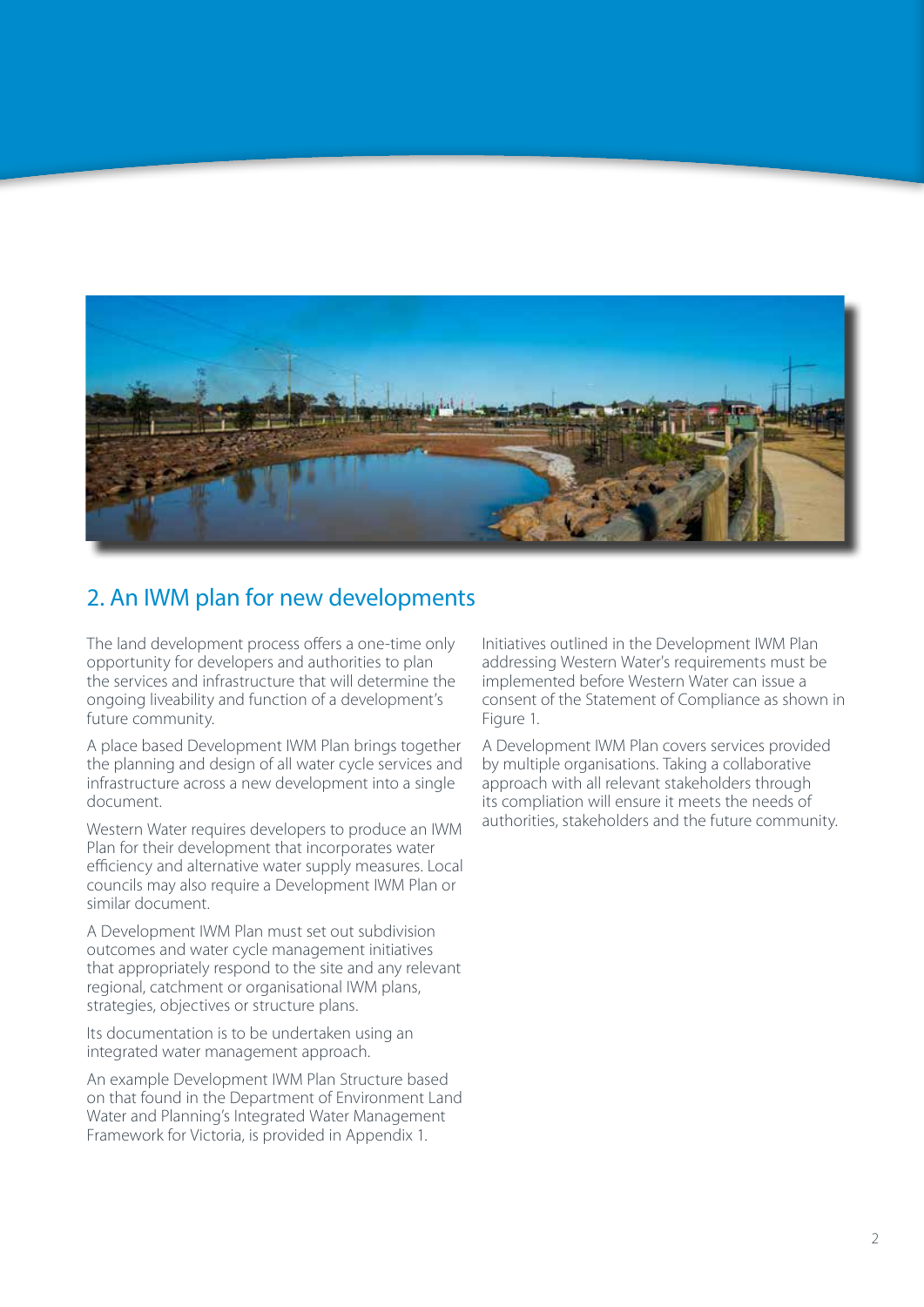## 3. Development IWM Plans as part of the land development process

The Development IWM Plan process is integrated into the structured land development process.

The process outlined below separates this process between the collaborative Development IWM Plan compiling, and its implementation.

Regarding implementation, where infrastructure is delivered for a party other than Western Water, a different process may be followed.

This Development IWM process aims to integrate currently fragmented water cycle planning across the various water cycle service providers into a single plan.



#### Figure 1: Development IWM Plans within the land development process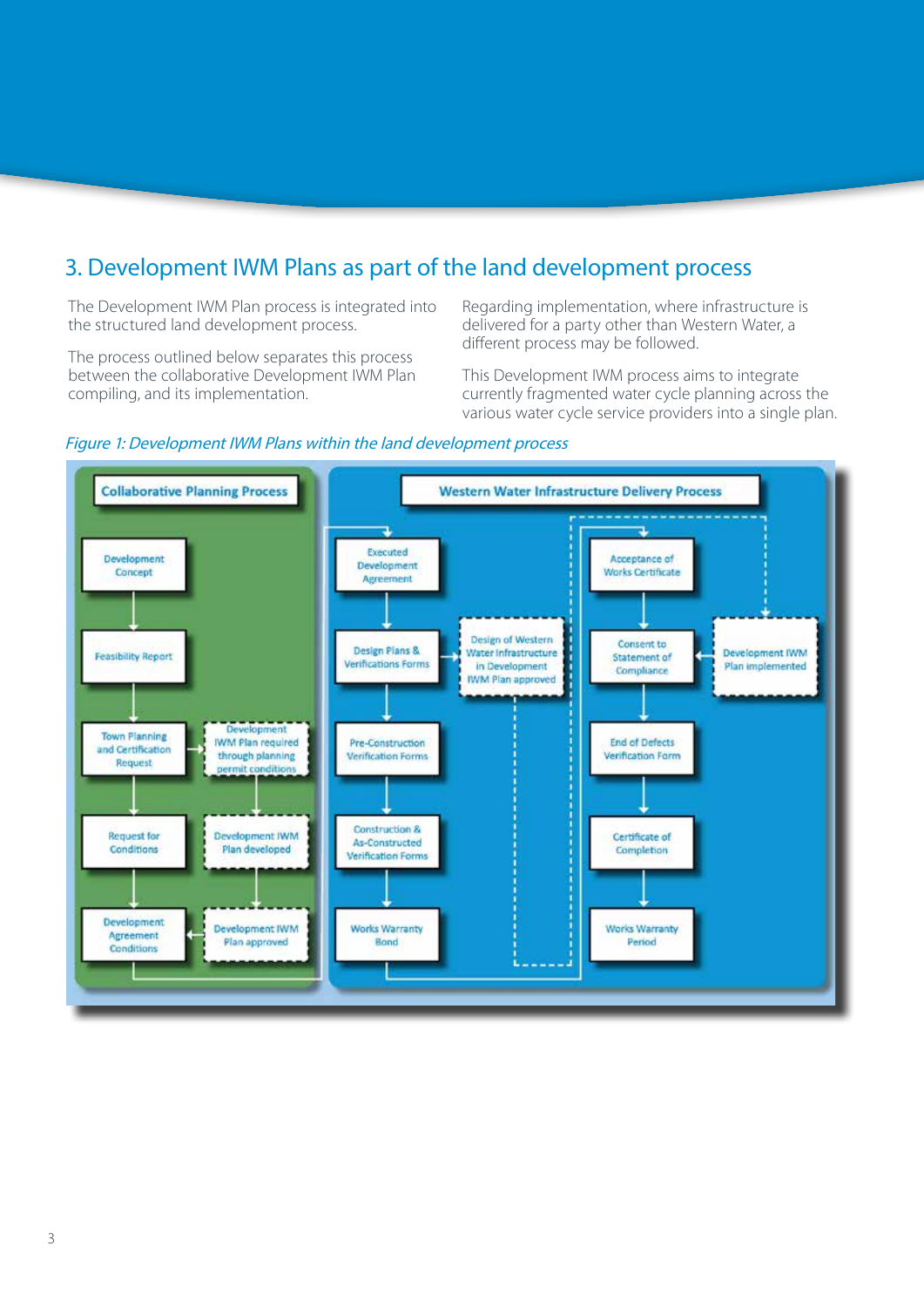## 4. Integrated water management considerations

A Development IWM Plan should consider how to manage water as a strategic resource within a sustainable development framework and should address the requirements outlined in Table 2.

In compiling a Development IWM Plan, consideration should be given to the following:

- Identifying place based issues and opportunities specific to the development's unique location within the catchment, this may for example include opportunities to protect downstream waterways from the detrimental effect of increased stormwater runoff.
- The scale of a development does not change the need to manage the water cycle. Development IWM Plans must be undertaken for all greenfield and brownfield subdivisions, regardless of size. It is acknowledged that innovative, integrated opportunities for smaller developments may be limited, however, it needs to be demonstrated by the developer that more than a business as usual approach to servicing has been considered.
- All elements of water cycle management including water supply, sewerage, drainage, waterways and the urban landscape should be considered as an

integrated water cycle management system. This approach should recognise new approaches are necessary to conserve our valuable water resources, improve and protect our environment and ensure liveable urban spaces.

- The need to identify, bring together and address existing relevant local or regional water cycle management related strategies and plans, as referred to through Figure 2.
- The impacts of climate change on the water cycle including changes in stormwater volumes and more frequent extreme weather events.
- The water cycle is managed by several authorities (not just Western Water) as shown in Table 2.
- Essential to the Development IWM Plan is input from the various organisations with water cycle management responsibilities during the IWM Plan process. Early engagement with Western Water, council and Melbourne Water in the development of the IWM Plan is advised.

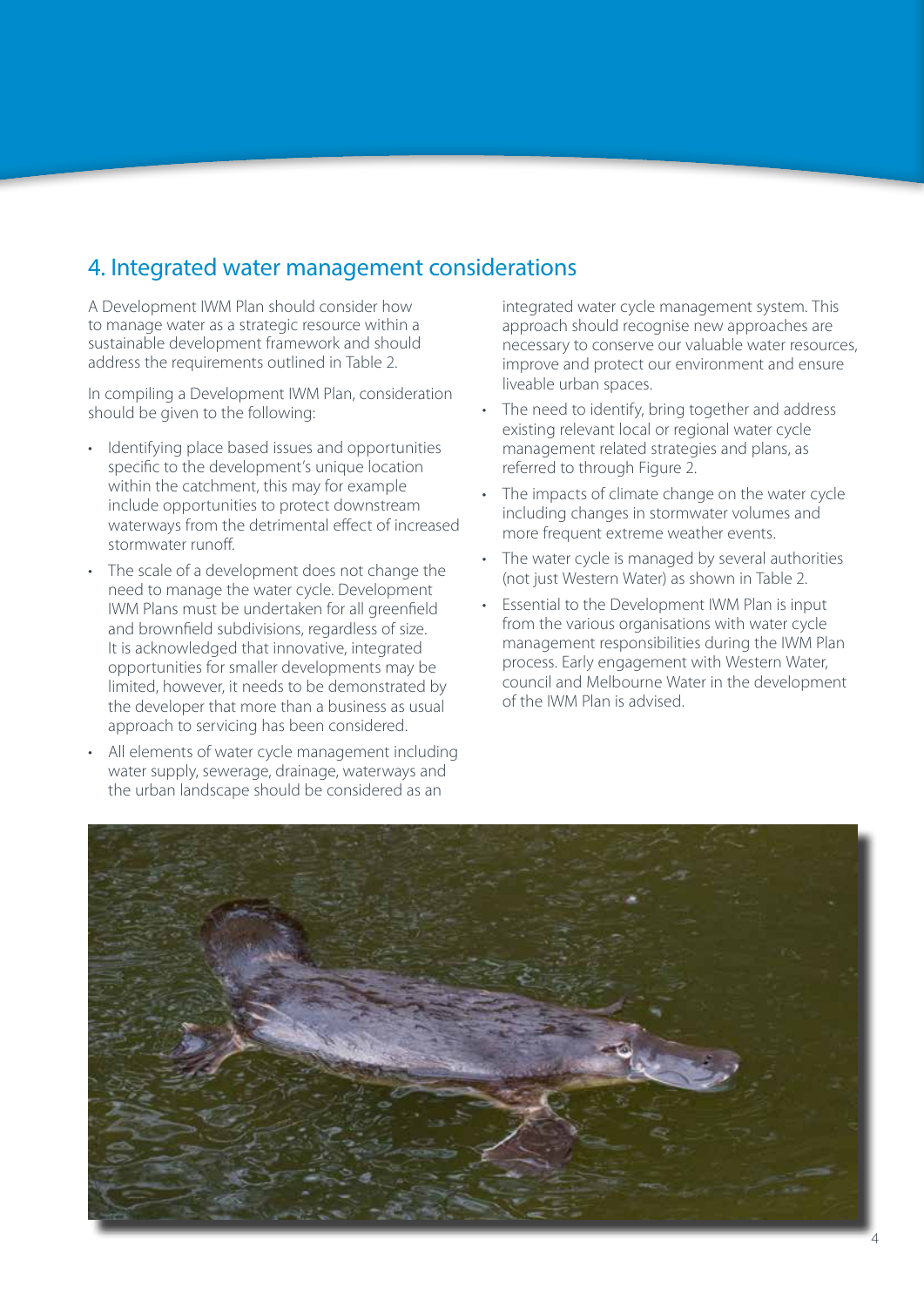# 5. Key stakeholder IWM strategies contributing to Development IWM Plans

Collaboration in water cycle planning is taking place broadly across three scales - catchment scale, regional scale and, through the process outlined in this document, at development scale.

The various water cycle service providers typically have strategies and plans covering their services across their service region. IWM involves integrating these activities over a defined area.

The water cycle operates over all spatial scales, and planning its management also requires planning at a range of scales.



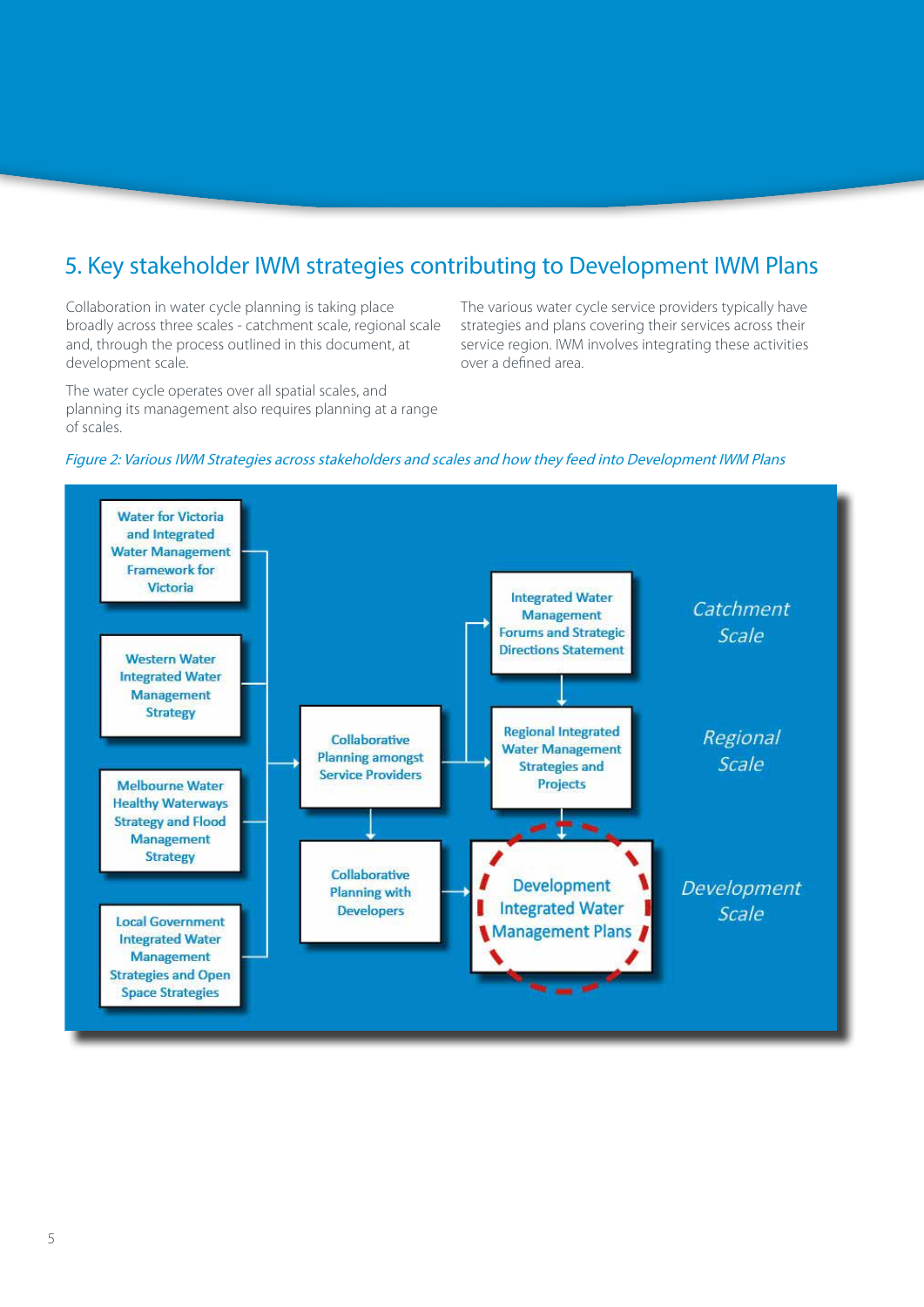# 6. Objectives for integrated water management planning

A Development IWM Plan considers the five key aspects of water cycle management as outlined below. These reflect common objectives for the Western Water region's respective authorities. Demonstrating how objectives have been considered and addressed through the requirements outlined in Table 2 will result in the endorsement of a Development IWM plan. Some of the objectives are aspirational and go beyond regulatory requirements.

Please note this document is general guidance for all development in Western Water's service region, some Precinct Structure Plans (PSPs) will have other, more specific requirements.

| <b>IWM</b> aspect |                                    | Service objective                                                                                                                                                                                                   |  |  |  |
|-------------------|------------------------------------|---------------------------------------------------------------------------------------------------------------------------------------------------------------------------------------------------------------------|--|--|--|
|                   | Water supply                       | Affordable, safe, reliable and quality potable water services now and in the<br>$\bullet$<br>future to meet mandatory standards for uses requiring potable water.                                                   |  |  |  |
|                   |                                    | Minimised consumption of potable water.<br>$\bullet$                                                                                                                                                                |  |  |  |
|                   |                                    | Optimised use of alternative fit-for-purpose water sources (e.g. recycled<br>$\bullet$<br>water, rainwater, stormwater etc).                                                                                        |  |  |  |
| $\overline{2}$    | Sewerage services                  | Affordable, safe, reliable and quality sewerage services that protect public<br>$\bullet$<br>health and the environment.                                                                                            |  |  |  |
|                   |                                    | Recovery of valued resources from the sewerage system, such as recycled<br>$\bullet$<br>water, is maximised.                                                                                                        |  |  |  |
| 3                 | Drainage and stormwater            | Manage stormwater in a way that maintains or enhances the pre-<br>$\bullet$<br>development hydrology of the area, minimises downstream impacts and<br>enhances the liveability by retaining water in the landscape. |  |  |  |
|                   |                                    | Stormwater is a valued resource.<br>$\bullet$                                                                                                                                                                       |  |  |  |
| $\overline{4}$    | Waterway health and<br>floodplains | Ensure natural waterways and floodplains maintain their hydraulic<br>$\bullet$<br>functionality, their ecological condition is improved and these assets offer<br>multi-functional value to the urban landscape.    |  |  |  |
|                   |                                    | Cultural and heritage values are identified, maintained and enhanced.<br>$\bullet$                                                                                                                                  |  |  |  |
|                   |                                    | Urban design maximises the value of waterways and floodplains for<br>$\bullet$<br>recreational use and as habitat for flora and fauna.                                                                              |  |  |  |
| 5                 | Land use and urban amenity         | Ensure land use and open space within the development maximises<br>$\bullet$<br>opportunities for multi-functional use associated with the water cycle and<br>enhances the natural living environment.              |  |  |  |
|                   |                                    | Land use and open space contribute to urban cooling and mitigate the<br>$\bullet$<br>urban heat island effect.                                                                                                      |  |  |  |
|                   |                                    | Urban amenity creates urban spaces that enhance the liveability of the<br>$\bullet$<br>community and are resilient in future climate conditions.                                                                    |  |  |  |
|                   |                                    | Connections between community, waterways and open spaces are<br>$\bullet$<br>maximised both locally and within the broader landscape.                                                                               |  |  |  |

#### Table 1: Objectives for integrated water management planning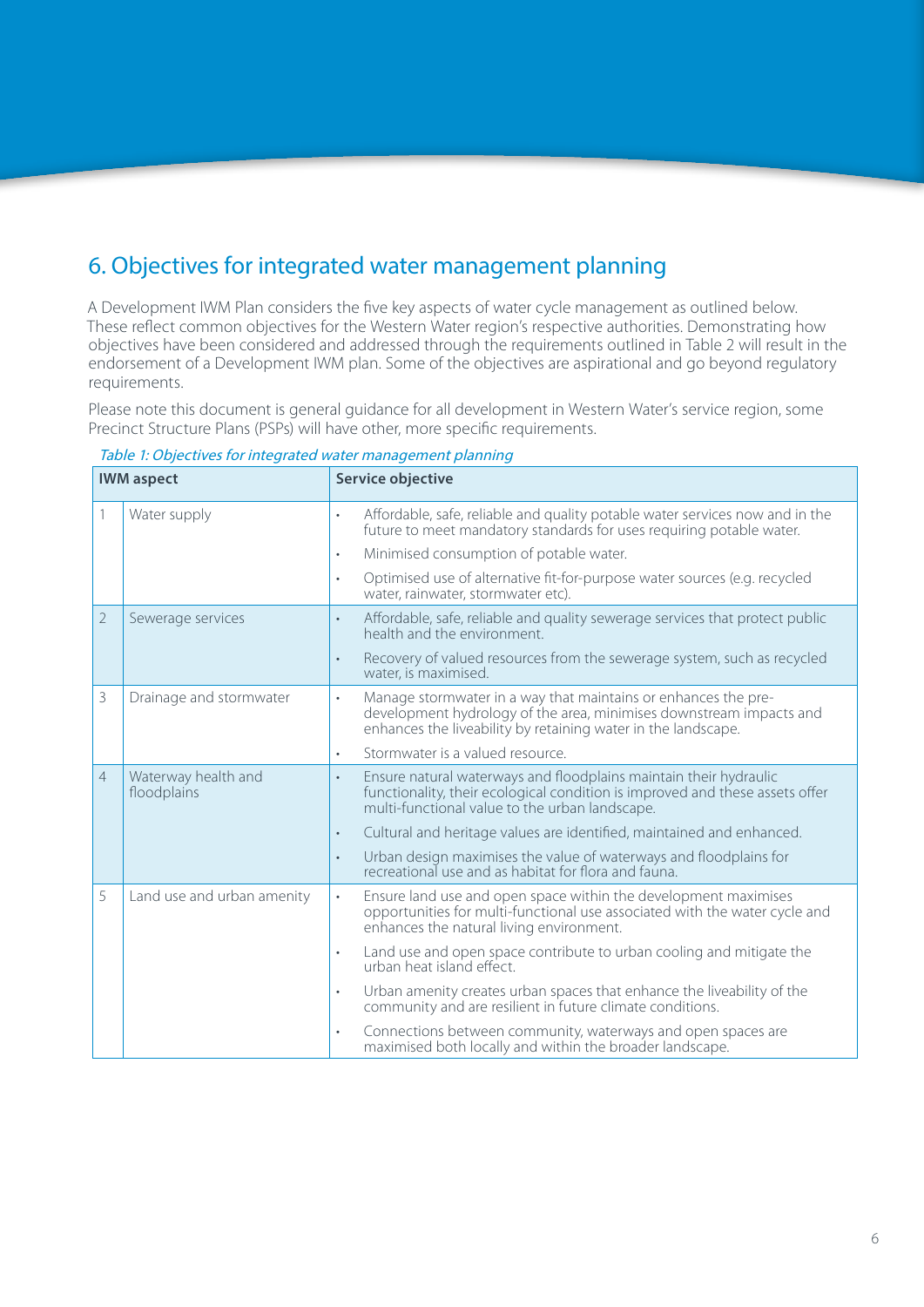## 7. Services integration

The inherent nature of the urban water cycle means there are interactions between services, and innovative integrated solutions providing beneficial outcomes may be created through understanding and utilising these interactions. For example, urban landscapes require water supply to keep them green and cool, this could be provided from:

- the potable water supply network, with costs for production and transfer
- the recycled water supply network, with costs for production and transfer, and benefits to sewerage system management,
- the drainage system through stormwater harvesting, with costs for production and transfer, and benefits to the drainage system and waterway health, and
- the drainage system through passive irrigation, with no cost for production or transfer, and benefits to the drainage system and waterway health.

A collaborative integrated water management approach to evaluating these various options may demonstrate innovative solutions, or a combination of solutions, are preferred to a business as usual approach.

#### 8. Western Water support

Innovation, and leveraging partnerships and technology to create future opportunities, is a core theme of Western Water's Strategic Plan.

In alignment with this guidance, Western Water will colloborate with developers and other stakeholders to identify innovative solutions that provide community value.

Developers are encouraged to work with Western Water and other water cycle service providers to realise cost-effective, innovative solutions that deliver better community outcomes than a business as usual approach. This collaboration may be as simple as participation in an ideas workshop.

Where there has been engagement and collaboration in the Development IWM Plan process, Western Water aims to assess plans within 28 days of submission to Western Water.

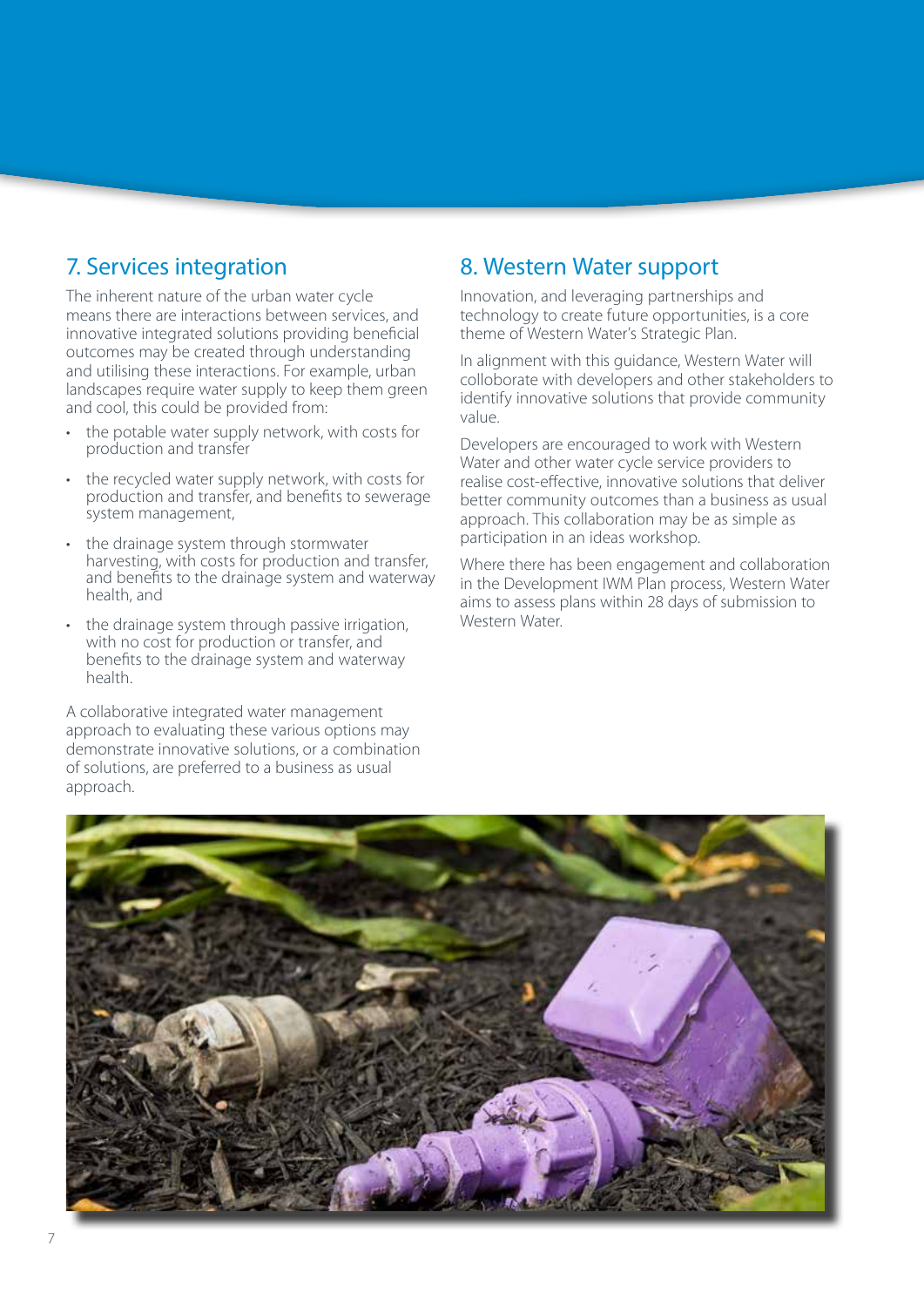# 9. Requirements of a Development IWM Plan

The table below summarises the roles and responsibilities regarding water cycle management for the different authorities across the various elements of water cycle management and the expectations and requirements of these authorities a developer is to address in a Development IWM Plan.

#### **Requirements for developers for inclusion in their Development IWM Plan Context Authority** 1. Outline the water cycle resilience and liveability outcomes that will be met through the provision of water cycle services for the development Planning scheme The Victorian Planning Provisions dictate the regulatory outcomes required of a planning scheme. Typically, these are articulated in Precinct Structure Plans from the Victorian Planning Authority or in council planning schemes. This includes water cycle management outcomes. There may, however, be additional outcomes associated with management of the development's water cycle that are specific to the place in which the development is situated, for example in an IWM Strategic Directions Statement or a Regional IWM Plan. These may be required by an authority or be a specific outcome driven by the developer. Victorian Planning Authority, Local Councils, Melbourne Water and Western Water 2. Outline how the development will be provided with water supply, sewerage services and/or alternative water supply from construction commencement to full development 3. Demonstrate through options analysis, with consideration of other water cycle aspects, how the preferred option achieves IWM objectives and presents best community value 4. Undertake a water supply and sewage flow balance for the life of the development 5. Outline the measures that will be taken to ensure both potable water and alternative water is used efficiently 6. Present geospatially the infrastructure required to provide water supply and sewerage services across the development 7. Meet any other relevant requirements as outlined in the applicable Precinct Structure Plan Water Supply and Sewerage Services Western Water provides potable water, recycled water and sewerage services in Sunbury, Melton, Bacchus Marsh, the Macedon Ranges and surrounds. Typically, subdivided land in Western Water's service region must be provided with reticulated potable water and sewerage services. Depending on the location of the development, these and other services may be provided on-lot independent of Western **Water** Western Water's Land Development Manual outlines the process and requirements for developers to build water supply and sewerage infrastructure. In addition to these requirements, and in alignment with Precinct Structure Plan requirements, the IWM Plan will outline how the development will optimise water use efficiency both on lot and across the development broadly. Western Water

#### Table 2: Water cycle authorities, responsibilities and IWM Development Plan requirements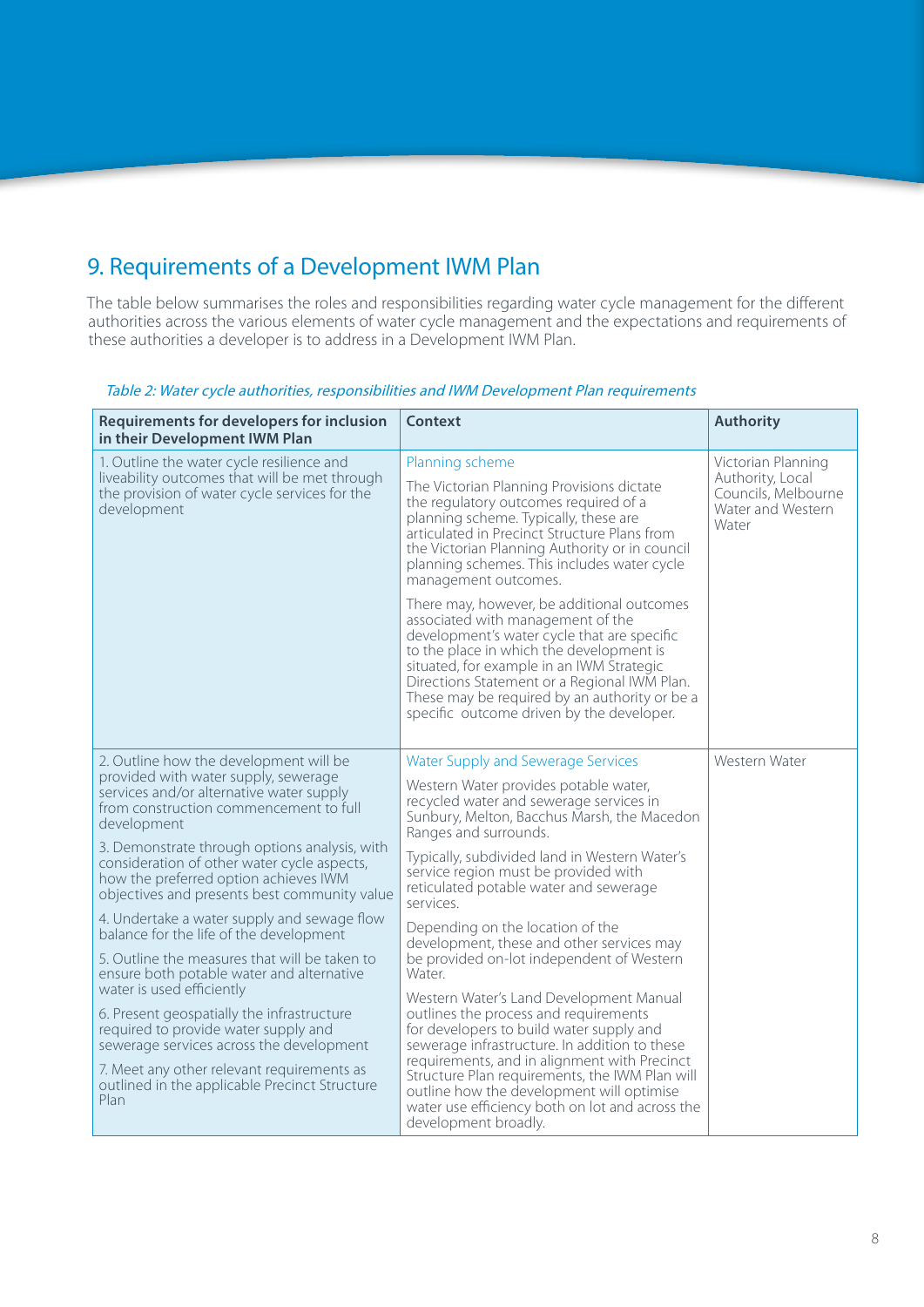# 9. Requirements of a Development IWM Plan cont.

#### Table 2: Water cycle authorities, responsibilities and IWM Development Plan requirements (cont.)

| <b>Requirements for developers for inclusion</b><br>in their Development IWM Plan                                                                                                                                                                                                                                                                            | <b>Context</b>                                                                                                                                                                                                                                                                                     | <b>Authority</b>                                                                                                         |
|--------------------------------------------------------------------------------------------------------------------------------------------------------------------------------------------------------------------------------------------------------------------------------------------------------------------------------------------------------------|----------------------------------------------------------------------------------------------------------------------------------------------------------------------------------------------------------------------------------------------------------------------------------------------------|--------------------------------------------------------------------------------------------------------------------------|
| 8. Outline how the development will be<br>provided with drainage and waterway services                                                                                                                                                                                                                                                                       | Drainage, stormwater management and<br>waterway health                                                                                                                                                                                                                                             | Melbourne Water                                                                                                          |
| from construction commencement to full<br>development                                                                                                                                                                                                                                                                                                        | Melbourne Water provides bulk water supply<br>and sewerage services to water corporations,                                                                                                                                                                                                         |                                                                                                                          |
| 9. Demonstrate through options analysis, with<br>consideration of other water cycle aspects,<br>how the preferred option achieves IWM<br>objectives including meeting or exceeding<br>Clause 56 Best Practice Environmental<br>Management requirements and presents<br>best community value. Including its ability<br>to maintain pre-development hydrology, | including Western Water.<br>Melbourne Water also provide waterways and<br>major drainage services across much of the<br>Port Phillip Bay and Westernport Catchment,<br>including most of Western Water's service area<br>which encompasses the Werribee River and<br>Maribyrnong River catchments. |                                                                                                                          |
| minimize downstream impacts and improve<br>ecological condition<br>10. Undertake a stormwater flow and pollutant                                                                                                                                                                                                                                             | Melbourne Water has set conditions on<br>developments so that they are safe from<br>flooding and don't impact other properties or<br>the protection of waterways.                                                                                                                                  |                                                                                                                          |
| balance for the life of the development<br>11. Present geospatially the infrastructure<br>required to provide drainage and waterway<br>services across the development                                                                                                                                                                                       | Melbourne Water has a range of guidelines<br>and resources online to ensure developers<br>build drainage infrastructure to protect<br>properties from flooding, and waterways from                                                                                                                 |                                                                                                                          |
| 12. Meet any other relevant requirements as<br>outlined in the applicable Precinct Structure<br>Plan                                                                                                                                                                                                                                                         | excess stormwater runoff and pollution.<br>Councils provide 'local-scale' drainage services<br>to deliver local flood management strategies.                                                                                                                                                       | Council                                                                                                                  |
|                                                                                                                                                                                                                                                                                                                                                              | Clause 56.07-4 of the Victorian Planning<br>Provisions, sets stormwater management<br>objectives that residential subdivisions must<br>meet. These objectives are designed to<br>reduce the impact of flows and pollutants to<br>our waterways, bays and ocean.                                    | Western Water's<br>service area<br>encompasses parts of<br>the municipalities of:<br>Melton City<br>$\bullet$<br>Council |
|                                                                                                                                                                                                                                                                                                                                                              | Local councils and the Victorian Government<br>are responsible for Clause 56, and Melbourne<br>Water also plays a role.                                                                                                                                                                            | Hume City Council<br>$\bullet$<br>Moorabool Shire                                                                        |
|                                                                                                                                                                                                                                                                                                                                                              | Local councils have a range of guidelines and<br>resources to ensure developers build minor<br>drainage infrastructure to protect property<br>from flooding, and waterways from excess<br>stormwater runoff and pollution.                                                                         | Council<br>Macedon Ranges<br>$\bullet$<br>Shire Council                                                                  |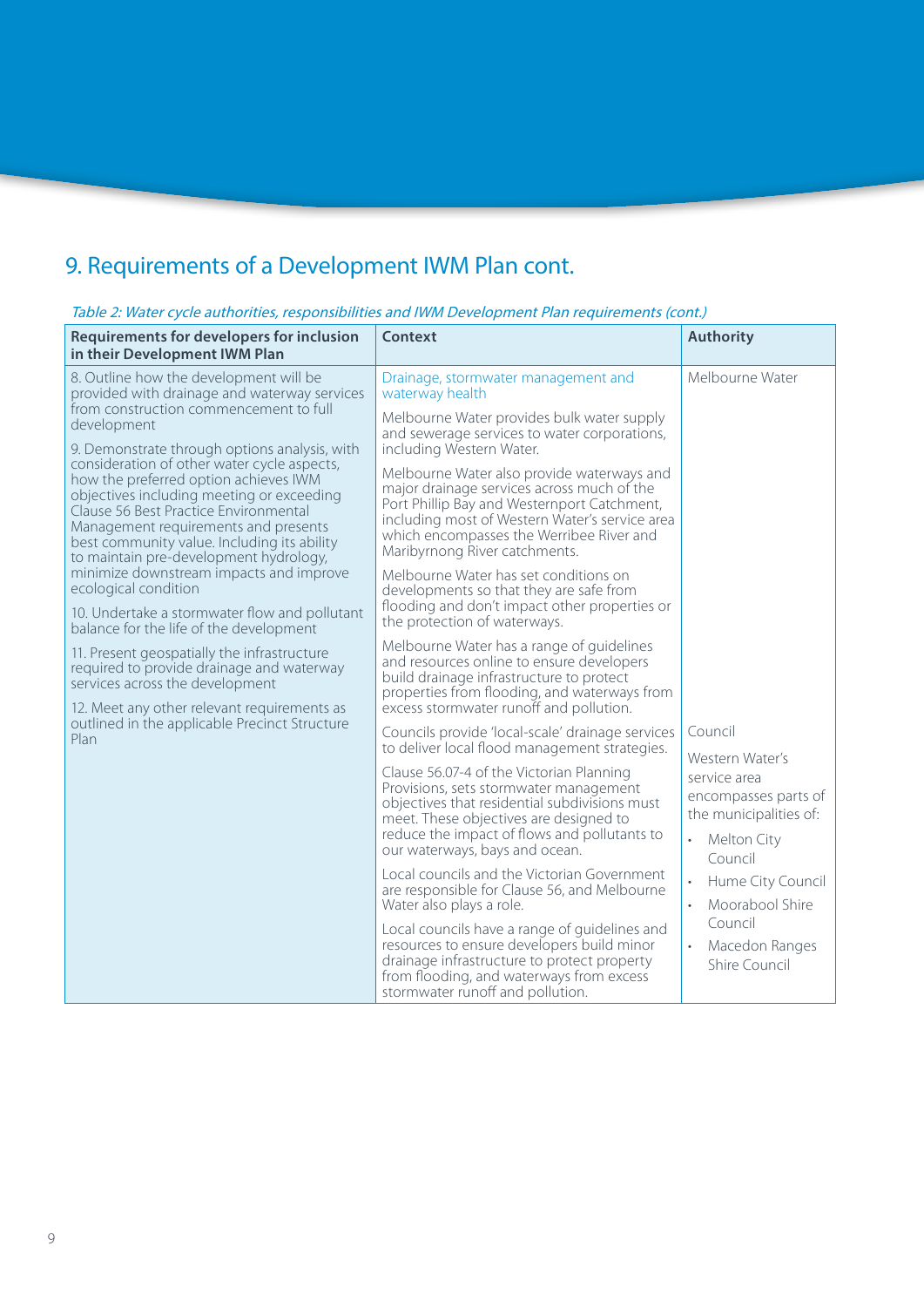#### Table 2: Water cycle authorities, responsibilities and Development IWM Plan requirements (cont.)

| Requirements for developers for inclusion<br>in their Development IWM Plan                                                                                                                                                                                                                                                                                                                                                                                                                                                                                                                                                                                                | Context                                                                                                                                                                                                                                                                                                                                                                                                                                                                  | <b>Authority</b> |
|---------------------------------------------------------------------------------------------------------------------------------------------------------------------------------------------------------------------------------------------------------------------------------------------------------------------------------------------------------------------------------------------------------------------------------------------------------------------------------------------------------------------------------------------------------------------------------------------------------------------------------------------------------------------------|--------------------------------------------------------------------------------------------------------------------------------------------------------------------------------------------------------------------------------------------------------------------------------------------------------------------------------------------------------------------------------------------------------------------------------------------------------------------------|------------------|
| 13. Outline how the development will be<br>provided with urban landscape services<br>from construction commencement to full<br>development<br>14. Demonstrate through options analysis,<br>with consideration of other water cycle<br>aspects, how the preferred options achieve<br>IWM objectives and present best community<br>value<br>15. Present geospatially the urban landscape<br>infrastructure across the development,<br>including parks, gardens, street trees and<br>water sensitive urban design components and<br>their associated water services<br>16. Meet any other relevant requirements as<br>outlined in the applicable Precinct Structure<br>Plans | Urban amenity<br>Local councils also provide urban amenity<br>through public open space, streetscape<br>and urban landscape infrastructure and are<br>also a major user of water to support these<br>community assets.<br>Precinct Structure Plans dictate urban amenity<br>requirements, which must be planned for to<br>the satisfaction of the local council. The IWM<br>Plan will outline how these services, and the<br>water cycle interactions, will be provided. | Council          |

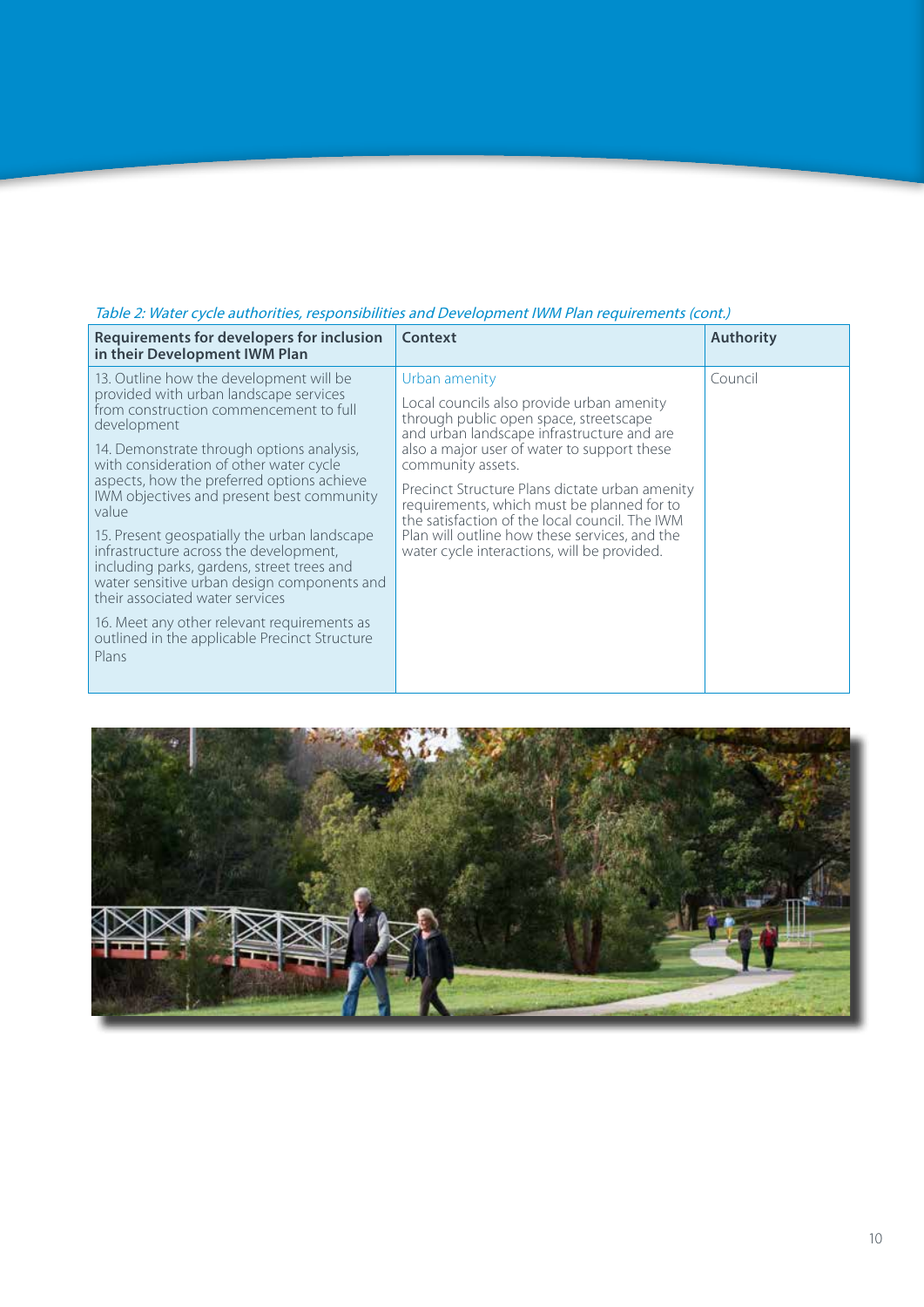# 10. Water cycle management interventions – examples

Various examples of water cycle management techniques have been provided below, so developers can evaluate and combine different solutions. By mapping the range of options against each aspect, synergies can be identified. These example interventions across each aspect may be used in a Development IWM Plan. The examples are not exhaustive and demonstrating effective use of new approaches and technologies will be viewed favourably. A combination of several of these interventions is expected for each development.

| Intervention                                                                                                      | <b>Water supply</b> | Sewerage<br>services | <b>Drainage and</b><br>stormwater | Waterway<br>health and<br>floodplains | Land use and<br>urban amenity |
|-------------------------------------------------------------------------------------------------------------------|---------------------|----------------------|-----------------------------------|---------------------------------------|-------------------------------|
| Efficient potable<br>water supply                                                                                 | $\checkmark$        |                      |                                   |                                       | $\checkmark$                  |
| Class A recycled<br>water supply                                                                                  | $\checkmark$        | $\checkmark$         |                                   |                                       | $\checkmark$                  |
| Class B & C<br>recycled water<br>supply                                                                           | $\checkmark$        |                      |                                   |                                       |                               |
| Rainwater tanks<br>and reuse                                                                                      | $\checkmark$        |                      | $\checkmark$                      | $\checkmark$                          |                               |
| Water efficient<br>appliances                                                                                     | $\checkmark$        | $\checkmark$         |                                   |                                       |                               |
| Local sewer<br>treatment/<br>recycled water<br>plants (gravity or<br>pressure)                                    |                     | $\checkmark$         |                                   |                                       |                               |
| Sewer mining                                                                                                      | $\checkmark$        | $\checkmark$         |                                   |                                       | $\checkmark$                  |
| Aquifer storage<br>and recovery                                                                                   | $\checkmark$        |                      |                                   |                                       |                               |
| Stormwater<br>capture and reuse                                                                                   | $\checkmark$        |                      | $\checkmark$                      | $\checkmark$                          | $\checkmark$                  |
| <b>Water Sensitive</b><br>Urban Design<br>(WSUD) options<br>(raingardens,<br>sediment ponds,<br>wetlands, swales) |                     |                      | $\checkmark$                      | $\checkmark$                          | $\checkmark$                  |
| Greywater<br>recycling                                                                                            | $\checkmark$        | $\checkmark$         |                                   |                                       |                               |
| Reticulated<br>sewerage                                                                                           |                     |                      |                                   |                                       |                               |

*Table 3: Water cycle management interventions (ticks are indicative of IWM value)*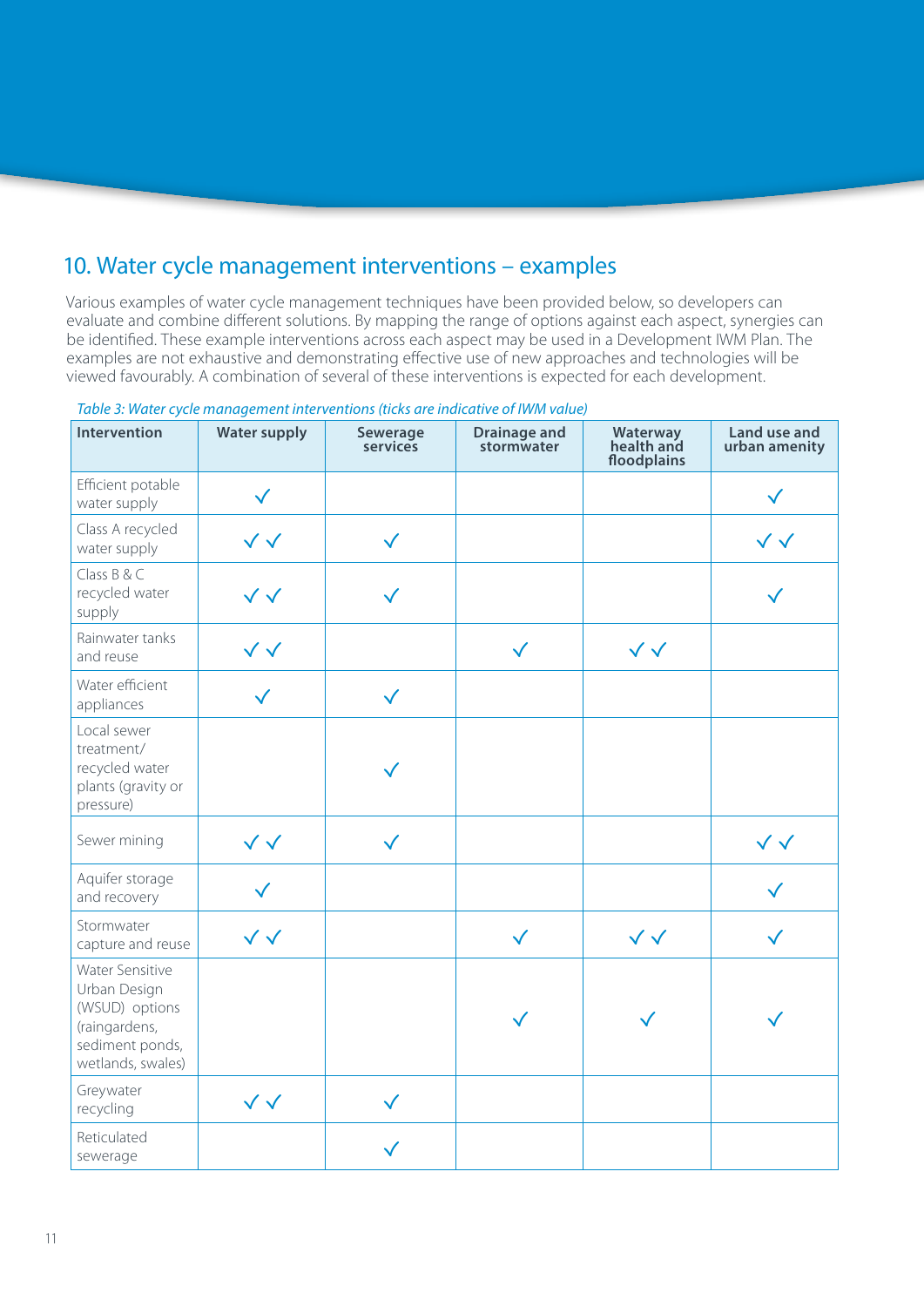| Intervention                                          | <b>Water supply</b> | Sewerage<br>services | <b>Drainage and<br/>stormwater</b> | Waterway<br>health and<br>floodplains | Land use and<br>urban amenity |
|-------------------------------------------------------|---------------------|----------------------|------------------------------------|---------------------------------------|-------------------------------|
| Passive irrigation<br>systems                         | $\checkmark$        |                      |                                    |                                       |                               |
| Onsite domestic<br>wastewater<br>management           |                     | $\checkmark$         |                                    |                                       |                               |
| Digital metering                                      | $\checkmark$        | $\checkmark$         |                                    |                                       |                               |
| Retarding basins                                      |                     |                      | $\checkmark$                       |                                       |                               |
| Rooftop greening                                      |                     |                      | $\checkmark$                       |                                       | $\checkmark$                  |
| Treed<br>streetscapes,<br>parks and gardens           |                     |                      |                                    |                                       |                               |
| Water smart<br>vegetation<br>selection                | $\checkmark$        |                      |                                    |                                       |                               |
| Porous paving                                         |                     |                      | $\checkmark$                       |                                       |                               |
| Infiltration<br>trenches                              |                     |                      |                                    | $\checkmark$                          |                               |
| Community<br>education                                | $\checkmark$        | $\checkmark$         | $\checkmark$                       |                                       | $\checkmark$                  |
| Well established<br>long-term IWM<br>accountabilities |                     |                      |                                    |                                       |                               |

#### *Table 3: Water cycle management interventions (ticks are indicative of IWM value) cont.*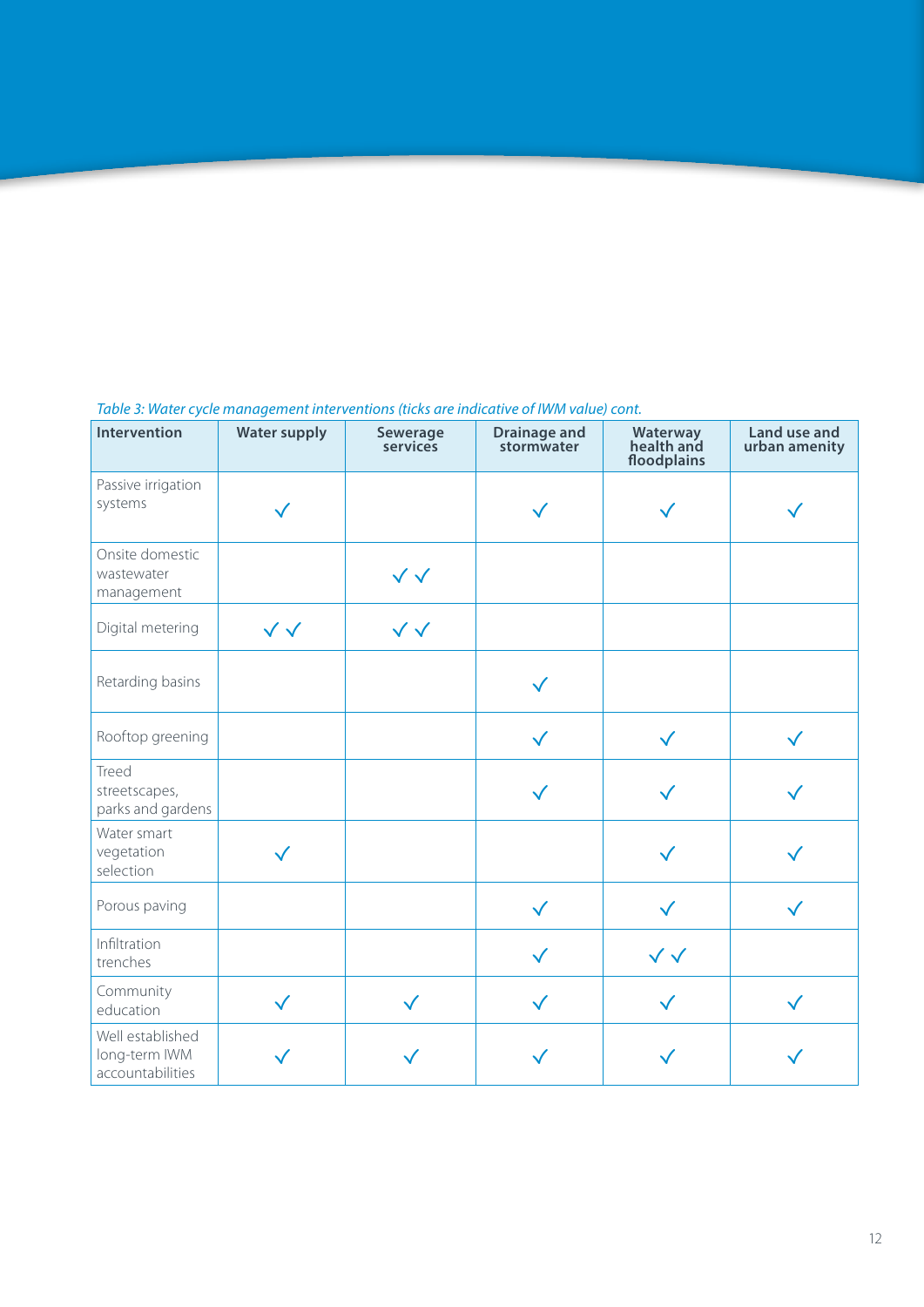# Appendix 1: Example Development IWM Plan structure

The example Development IWM Plan structure table below is provided as a guide and includes references to the various requirements set out in Section 9.

| 1. Recommendations and summary                   | Reg.           |
|--------------------------------------------------|----------------|
| a. Servicing plan                                |                |
| b. Implementation timeframe                      |                |
| c. Strategic alignment                           |                |
| 2. Introduction                                  |                |
| a. Project description and service need          |                |
| i. Water consumption demand                      | 4              |
| ii. Sewerage services demand                     | $\overline{4}$ |
| ill. Stormwater flow generated                   | 10             |
| iv. Stormwater nutriends generated               | 10             |
| v. Flood management requirements                 |                |
| vi. Urban amenity and open space<br>requirements |                |
| b. Success statement                             |                |
| 3. Background                                    |                |
| a. Scope of the plan                             |                |
| b. Assumptions and constraints                   |                |
| 4. Project partners values                       |                |
| a. Western Water values                          |                |
| b. Melbourne Water values                        |                |
| c. Local government values                       |                |
| d. Community aspirations (where applicable)      |                |
| e. Aboriginal values (where applicable)          |                |
| f. Defined accountabilities (where applicable)   |                |
| 5. Service levels and desired outcomes           | 1              |
| 6. Options analysis                              | 3,9,14         |

| 7. Integrated Water Management Servicing<br>Plans                           | Reg.           |
|-----------------------------------------------------------------------------|----------------|
| a. Water suply (potable and alternative)                                    | 2,5            |
| b. Sewerage management                                                      | $\overline{2}$ |
| c. Stormwater management                                                    | 8              |
| d. Flood protection                                                         | 8              |
| e. Waterway health protection                                               | 8              |
| f. Urban amenity and open space provision                                   | 13             |
| 8. Implementation                                                           |                |
| a. Stakeholder impact analysis (if applicable)                              |                |
| Appendices                                                                  |                |
| i. Development maps with PSP features                                       |                |
| ii. Potable Water Network Servicing Plan                                    | 6              |
| iii. Sewerage Network Servicing Plan                                        | 6              |
| iv. Alternative Water Network Servicing Plan (if<br>applicable)             | 6              |
| v. Drainage Network Servicing Plan (including<br>Developer Services Scheme) | 11             |
| vi. Public Open Space and Urban Amentiy<br>Network<br>Plan                  | 15             |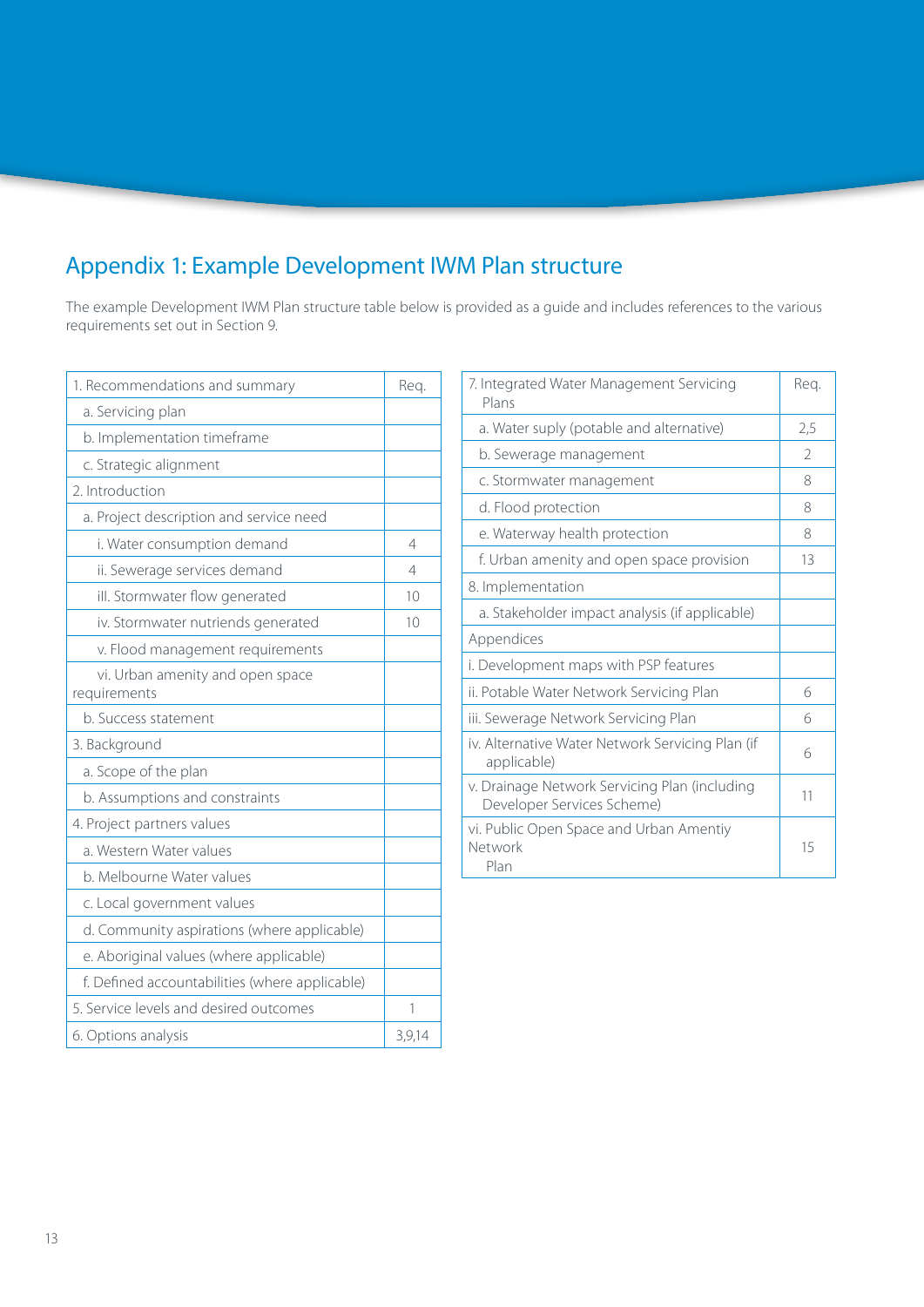